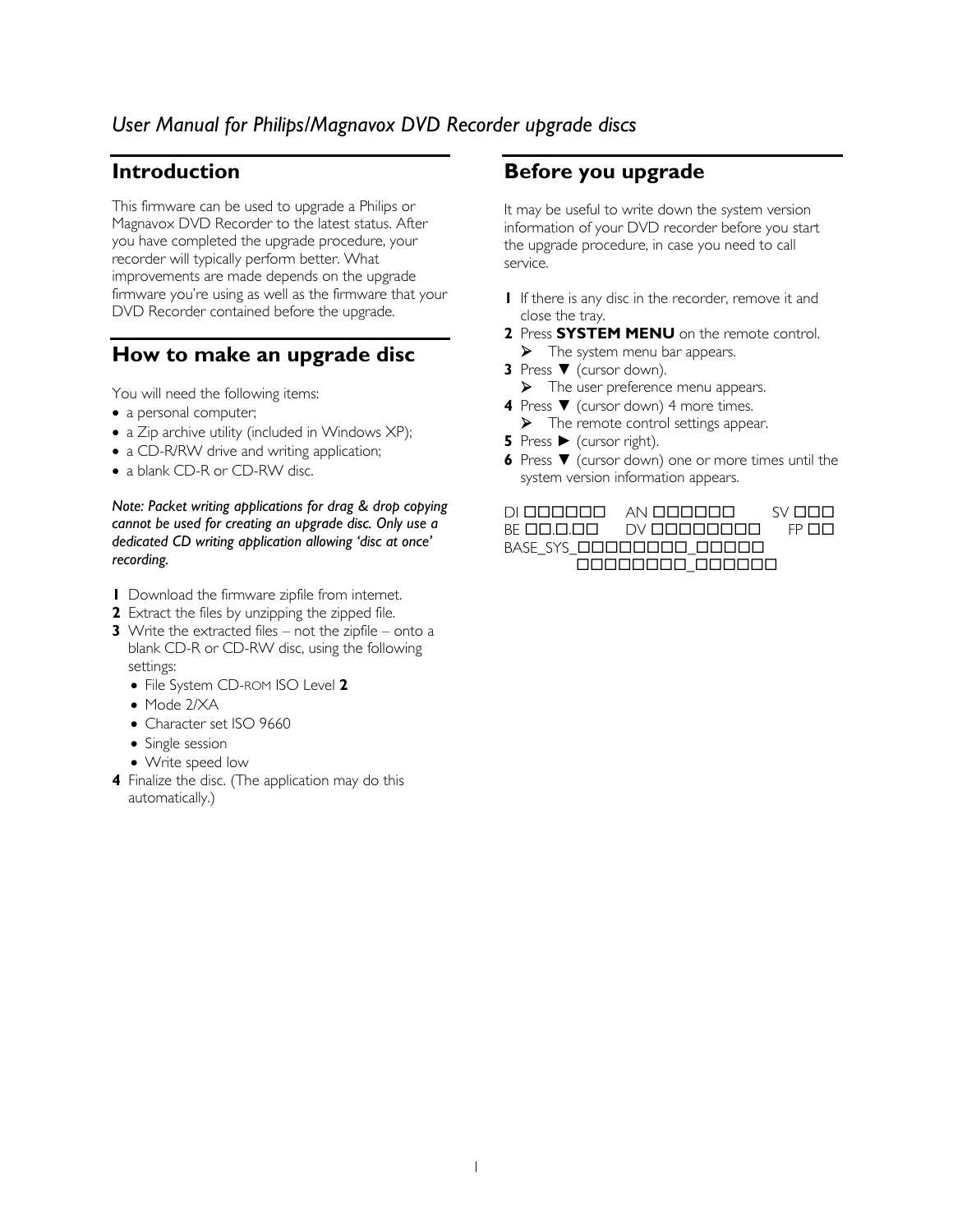# **Upgrade procedure for 2001 models**

If you have one of the Philips DVD Recorder models listed below then use the following upgrade procedure, otherwise go to the next section, 'Upgrade procedure for all other models'.

- 
- DVDR1000/001 z DVDR1000/691
- DVDR1000/021 DVDR1000/171
	-
- 
- DVDR1000/051 DVDR1500/171

## **The complete upgrade procedure consists of**

*two stages* and takes about twenty minutes in total.

### **Stage 1:**

- **1** Press **OPEN/CLOSE** to open the tray.
- **2** Insert the upgrade CD-ROM disc, label side up.
- **3** Press **OPEN/CLOSE** to close the tray.
	- ¾ First **'**READING **'** appears on the display, followed by **'**DOWNLOAD **'**. This stage of the procedure takes about fifteen minutes.
	- $\triangleright$  If the firmware was already updated, the display will show **'**UP TO DATE **'** within a few seconds. No upgrade is needed.
- **4** When the upgrade is completed the tray will open automatically.
	- ¾ The display shows **'**REMOVE DISC **'**.

#### **Important: Do** *not* **remove the disc yet!**

#### **Stage 2:**

**5** In case the tray is still open, press **OPEN/CLOSE**  to close the tray.

In case the recorder already went to standby, simply press **STANDBY/ON**.

- ¾ First **'**READING **'** appears on the display, followed by **'**DOWNLOAD **'**. This stage of the procedure takes about five minutes.
- **6** When the downloading is completed the tray will open automatically.
	- ¾ If the display shows **'**DVD+R UNSUP **'**, DVD+R recording will not yet be possible. Your DVD recorder needs to be serviced. For this, contact your dealer or the Philips Customer Care Center (for addresses, see last page). The other new features will work.
	- ¾ If the display shows **'**REMOVE DISC **'**, the upgrade is complete. DVD+R recording as well as the other new features are available.
- **7** Now remove the disc.
- **8** Press **STANDBY/ON** to switch off the recorder.

# **Upgrade procedure for all other models**

- **1** Press **OPEN/CLOSE** to open the tray.
- **2** Insert the upgrade CD-ROM disc, label side up.
- **3** Press **OPEN/CLOSE** to close the tray.
	- ¾ First **'**READING **'** appears on the display, followed by **'**DOWNLOAD **'**. The upgrade procedure takes about 15 minutes in total.
	- $\triangleright$  If the firmware was already updated, the display will show **'**UP TO DATE **'** within a few seconds. No upgrade is needed.
- **4** When the upgrade is completed the tray will open automatically.
	- ¾ The display shows **'**REMOVE DISC **'** or **'**TAKE DISC **'**.
- **5** Now remove the disc.
- **6** Press **STANDBY/ON** to switch off the recorder.

*Note: If you have programmed any timers, check after finishing the upgrade procedure if they are still correct and correct them manually if necessary.*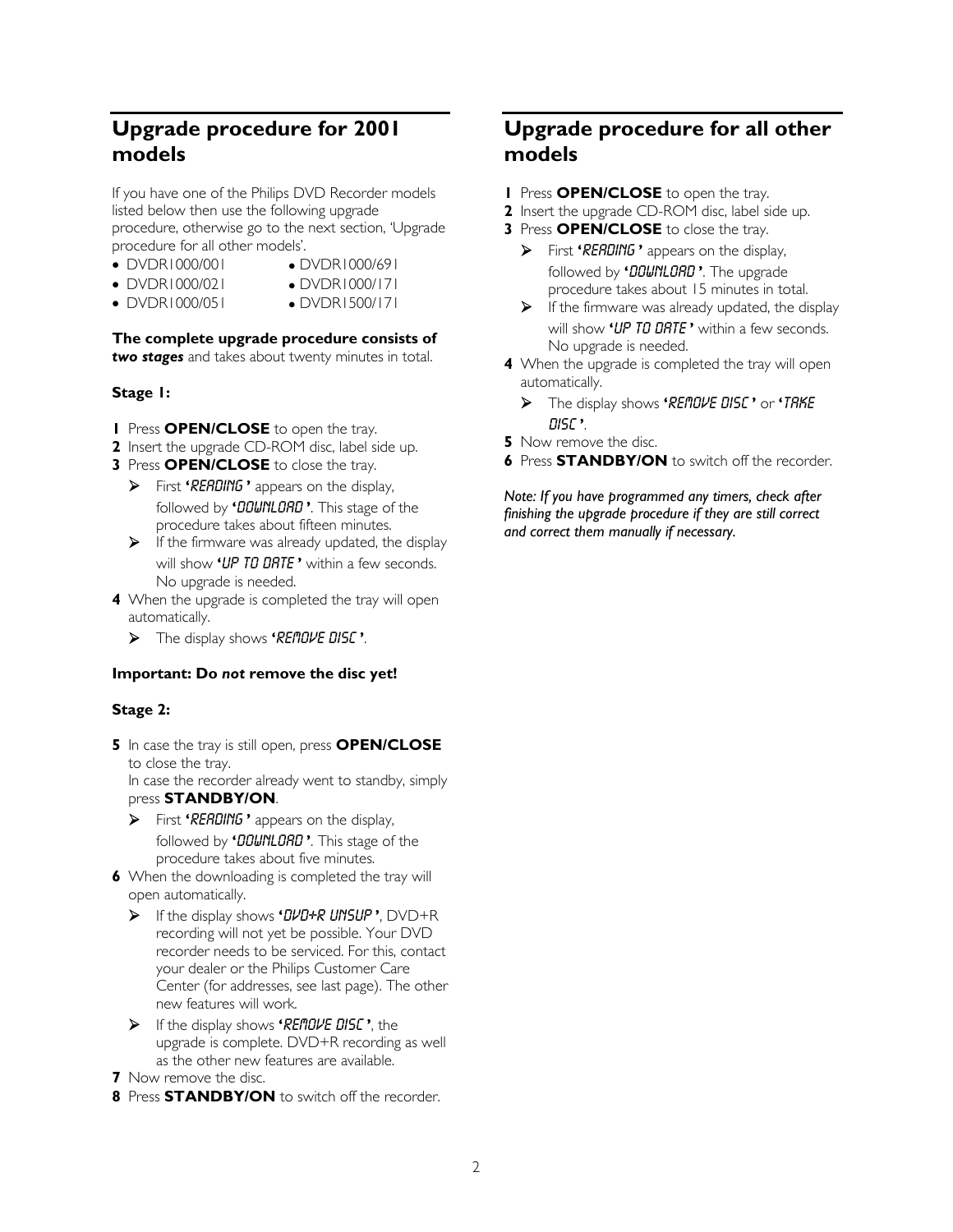## **Troubleshooting**

#### **Symptom**

**The display shows '**BAD VERSION **'.**

**The display shows '**SYS UNSUPP **'.** 

**The display shows 'MOUNT ERR'.** 

**The display shows '**ERROR **'or '**ENGINE ERR **'.** 

**Some of the system settings have changed, such as the date or language preferences.** 

### **Remedy**

The system version of your DVD recorder is already newer than the firmware on the CD-ROM. You cannot upgrade with this disc.

Upgrading is not supported for this configuration. Contact your Philips Customer Care Center.

The upgrade disc may be damaged or not properly recorded.

- If it is a CD-R or CD-RW you created, make a new disc, following the guidelines closely.
- If it is a CD-ROM you received from Philips, contact your Philips Customer Care Center.

An error occurred during the upgrade procedure. Try once again. If the problem persists, contact your Philips Customer Care Center.

Reset the DVD Recorder as follows: Disconnect the recorder from the mains; reconnect it while holding the **STANDBY/ON** button pressed until the display lights up. You will need to redo the installation procedure.